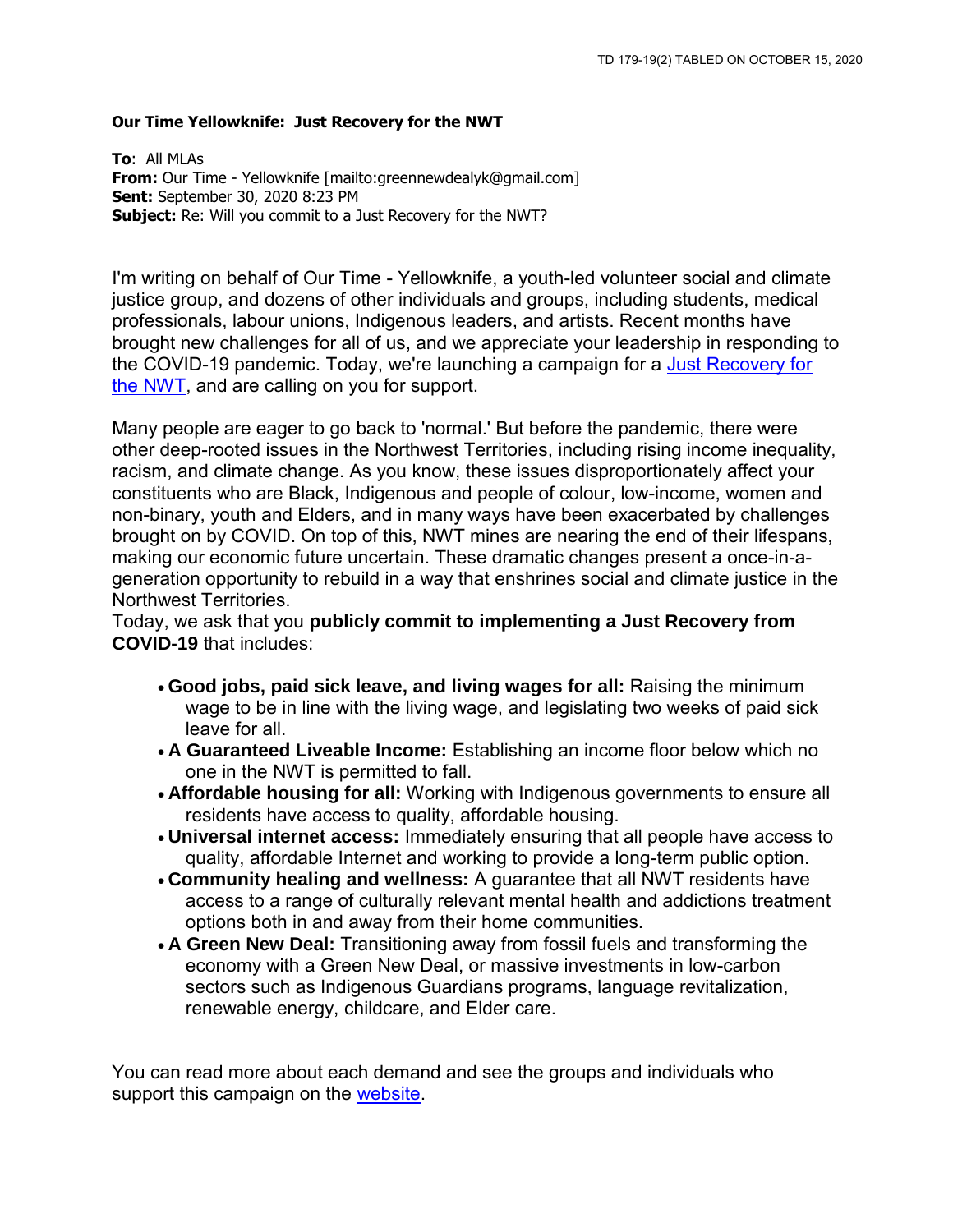History has shown that significant progress can be born out of moments of crisis, such as the one we're in now. We must take advantage of this time of dramatic change to build a new economy that works against inequality, racism, and the climate crisis - one that isn't so dependent on a few multinational mining corporations. These measures all have the potential to create jobs and address many of the deep-rooted social issues in the territory. 'Normal' wasn't working, and we must build back better.

#### **Will you publicly commit to governing for a Just Recovery that includes these six demands?**

If you are inclined, we invite you to share your commitment on social media using #JustRecoveryNWT. We are publicly tracking which MLAs have committed to governing for a Just Recovery on our website, and we look forward to hearing from you.

Sincerely,

Ellen Gillies Volunteer Organizer Our Time – Yellowknife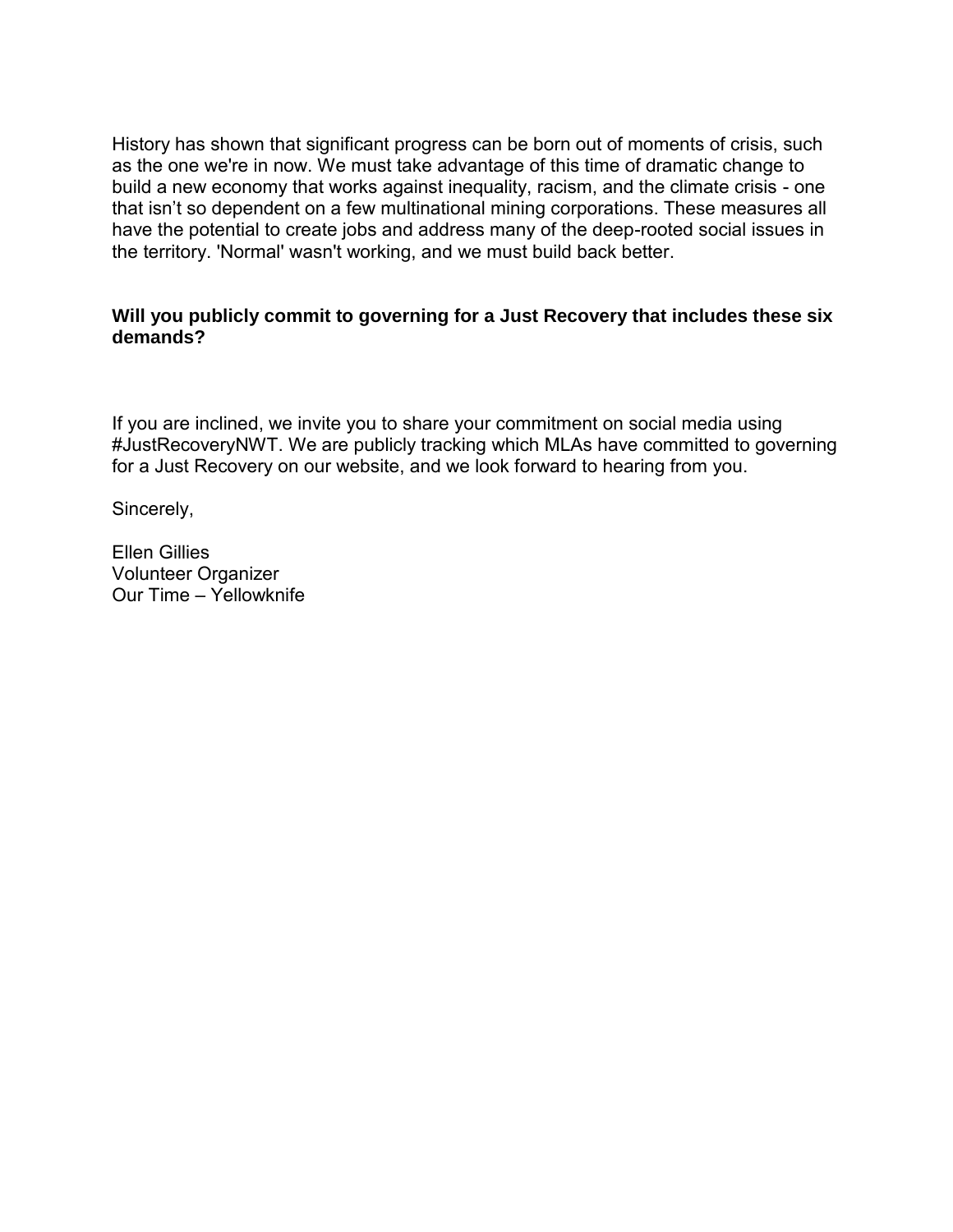#### **THIS MOMENT IS AN OPPORTUNITY TO ENSHRINE JUSTICE FOR THE PEOPLE, LAND & CLIMATE.**

The world may be hungry to go back to normal. But before COVID hit, there were other deep-rooted crises in the Northwest Territories, including inequality, racism, & climate change. As young people and allies, we devoted 2019 to organizing for bold, justice- and science-based action to address these systemic realities because countless lives, including ours, depend on it. While the pandemic has shifted the world's attention, these problems have not gone away. **But neither have we.**

As many of us have struggled with a lack of good work, income security, quality housing, Internet access, and mental health and addictions support during the pandemic, the past few months have also shown us how easily governments can put people's needs first. In the NWT, buildings were rapidly repurposed for housing vulnerable groups, low-wage workers' pay was boosted, and evictions were banned, all in a matter of months. On the federal level, billions of dollars came through to support people in need. **It's now clearer than ever that political will, not money, is what has been lacking.**

History has [shown](https://wagingnonviolence.org/2020/03/coronavirus-historic-trigger-event-needs-movement-response/) us that moments of crisis, like the one we're in now, can transform societies for the better. This moment presents a once-in-ageneration opportunity to rebuild in a way that finally puts people, the land, and the climate first. **We call on the GNWT to seize it.**

# **THIS MOMENT**

is a once-in-a-generation opportunity to enshrine justice for the people, land and climate of the Northwest Territories.

The world may be hungry to go back to normal. But before COVID hit, there were other crises in the Northwest Territories which haven't gone away: rising income inequality, racism, and climate change, all created over decades by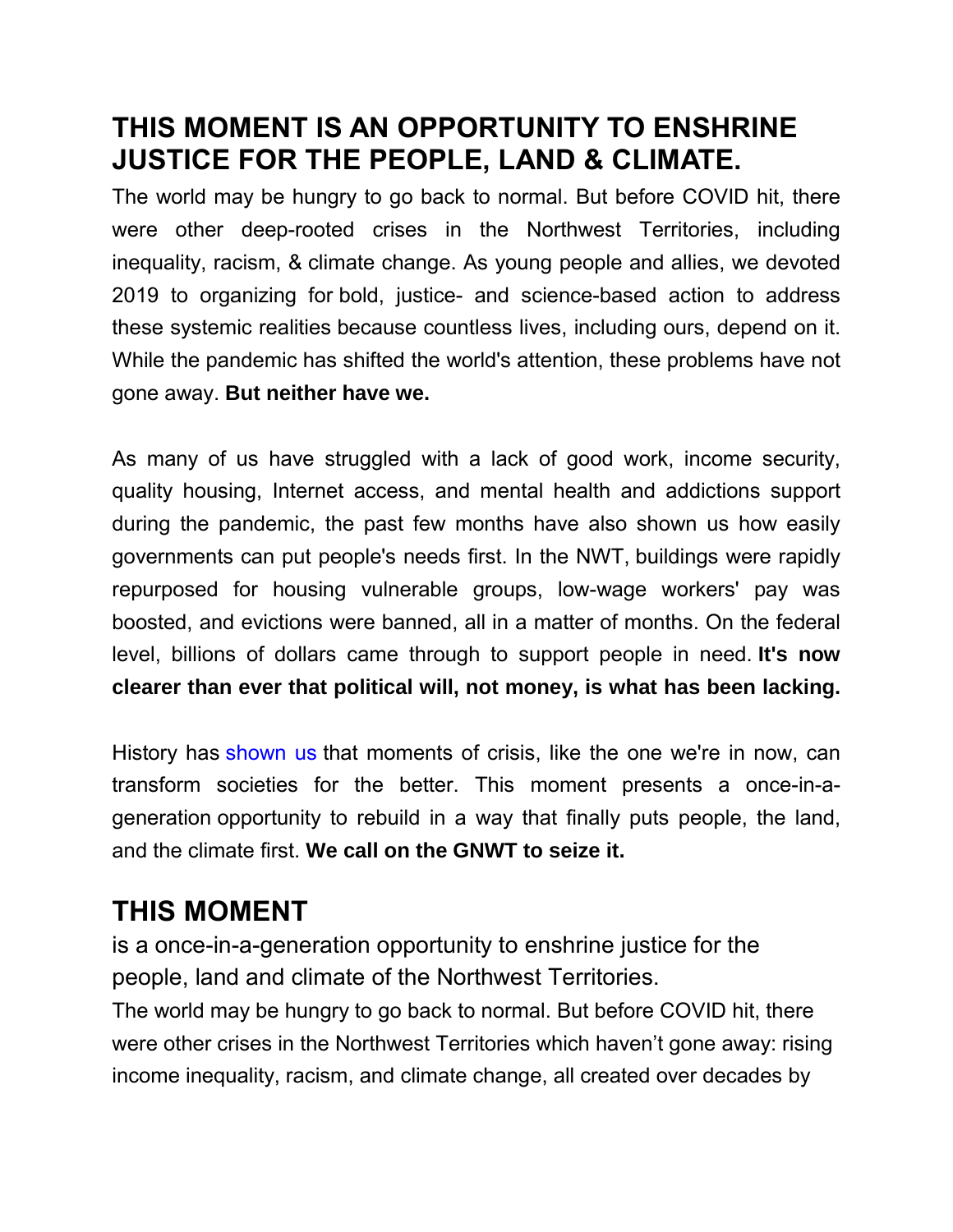corporate and political elites in the colonial state of Canada. In a time of unprecedented change, the NWT mines are also nearing the end of their lifespans: our economy is on the brink of something new. **This moment is a once-in-a-generation opportunity to examine if 'normal' was truly working, and how we can rebuild from COVID-19 in a way that finally puts people and the land first.**

As the pandemic has unfolded, these pre-existing crises have been laid bare. **Black, Indigenous and people of colour, people with low incomes, women and non-binary people, youth and Elders have been disproportionately impacted.** Those without good jobs, proper housing, quality Internet, and access to mental health services in the Northwest Territories have been struggling to get by. Many of us are putting ourselves at risk in frontline jobs, while others work safely from home. Meanwhile, the climate crisis hasn't gone away and 2020 has seen worse-than-average flooding in the NWT.

But we've also seen how rapidly people's needs can be put first. After years of delays, major buildings in Yellowknife were repurposed to support those in need. Low-wage workers' pay was boosted, and evictions were banned nearly overnight. Millions of dollars came through to support Indigenous peoples getting out on the land. From waiving Internet overage fees to subsidizing childcare, **this pandemic has made clear that money was never a true limiting factor: it's political will**.

When she took office, Premier Caroline Cochrane committed to making this the 'the most progressive government in NWT history,' and later stated it 'would be a sin' to reverse social supports put in place as part of the pandemic response. But her government is already planning on cancelling many of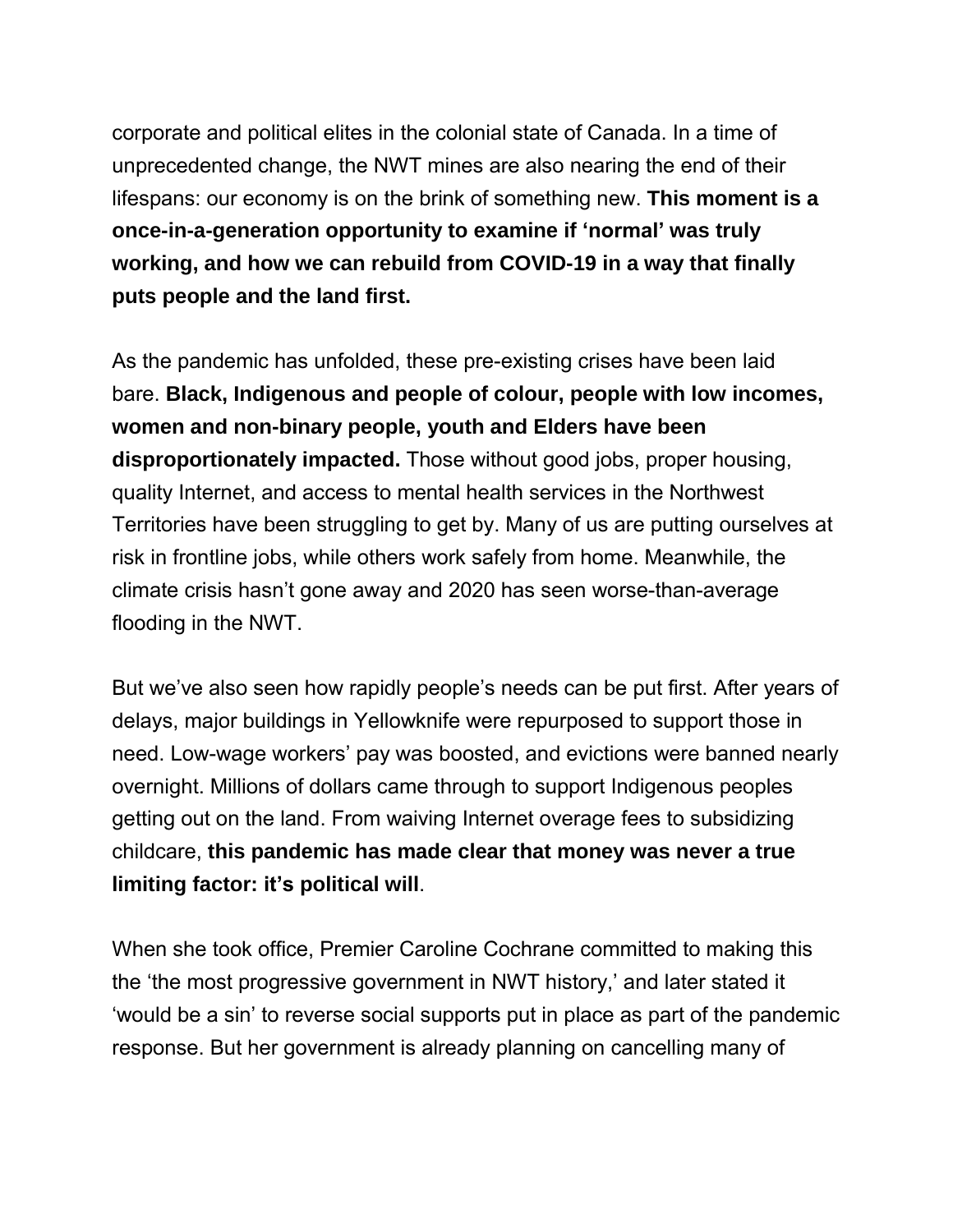these programs, such as the wage top-up program and childcare subsidies for parents. We cannot return to the status quo.

We must take this moment and start building a new economy that works against inequality, racism, and the climate crisis - one that isn't so dependent on a few multinational mining corporations. **We must slash our emissions, create jobs and support our people by investing in low-carbon sectors like childcare, mental health and addictions services, Indigenous Guardians programs, land protection and remediation, Indigenous language revitalization, energy-efficient affordable housing, and community-owned renewable energy.** We must empower and fund our communities to implement their own solutions.

History has [shown](https://wagingnonviolence.org/2020/03/coronavirus-historic-trigger-event-needs-movement-response/) us that moments of crisis, like the one we're in now, can transform societies for the better. This moment presents a significant opportunity to rebuild in a way that finally puts people, the land, and the climate first. **How we respond in this moment will have implications for generations to come.**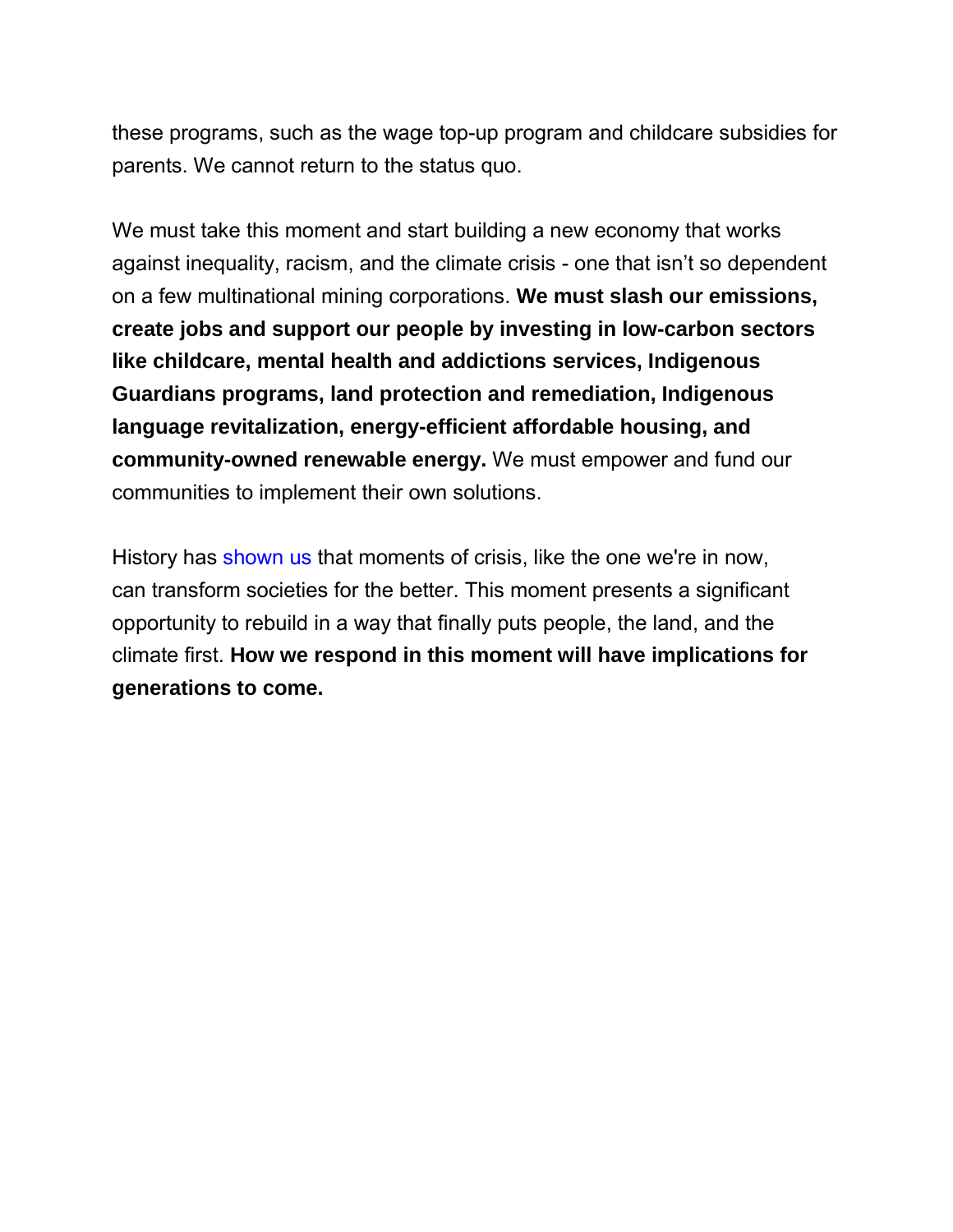# **GOOD JOBS, LIVING WAGES & SICK LEAVE FOR ALL**

The NWT has the lowest minimum wage of all the territories, at \$13.46/hour. No one should be expected to live on this in the North, where the living wage is [\\$23.95/hour.](https://anotheralt.files.wordpress.com/2019/03/nwt-2019-living-wage-report-final.pdf) In addition, many don't have access to paid sick leave, compromising their health & others' if they have to show up to work to pay their bills.

**The GNWT must raise the minimum wage to be in line with the living wage, and legislate two weeks of paid sick leave for all.**

### **GUARANTEED LIVEABLE INCOME**

Income inequality in the NWT is one of the highest in the country. Too many residents have to deal with paternalistic, bureaucratic income support programs to meet their basic needs. One of the Calls for Justice from the [National](https://www.mmiwg-ffada.ca/wp-content/uploads/2019/06/Calls_for_Justice.pdf) Inquiry on [MMIWG2S,](https://www.mmiwg-ffada.ca/wp-content/uploads/2019/06/Calls_for_Justice.pdf) a GLI would establish an income floor below which no one in the NWT would be permitted to fall. In conjunction with other social programs, a GLI would open up new possibilities for those who wish to spend more time caring for loved ones, on the land, growing food, or creating art.

**We call on the GNWT to implement a Guaranteed Liveable Income.**

#### **AFFORDABLE HOUSING FOR ALL**

The NWT is in a [housing](https://cabinradio.ca/26449/news/housing/figures-show-astonishing-scale-of-escalating-nwt-housing-crisis/) crisis. Seeing that every person is sheltered in quality housing that meets their needs must be a top priority. Indigenous governments & organizations providing frontline services must be meaningfully consulted  $\&$  in control of all housing initiatives in their communities. Investing in low-carbon housing is also an opportunity to create local jobs & lower emissions.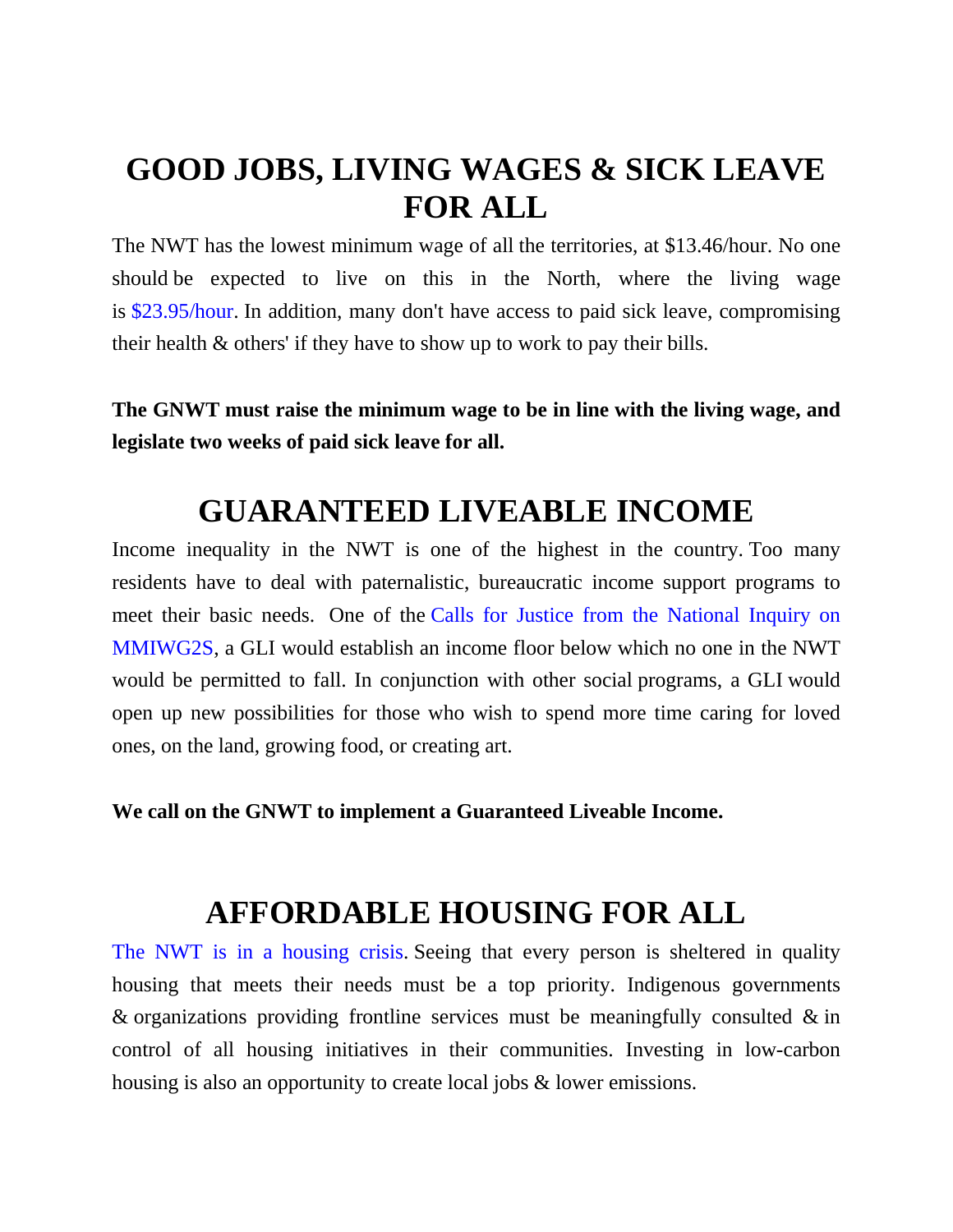**The GNWT must work with Indigenous governments to ensure all residents have access to quality, affordable housing.**

### **UNIVERSAL ACCESS TO INTERNET**

Access to free, high-speed Internet is a necessity in normal times, and especially in times of isolation. It is paramount to health, safety and remaining connected in a vast, remote region, yet costs remain high and the speed and quality is low.

**The GNWT must immediately ensure that all people have access to quality, affordable Internet and work to provide a long-term public option.**

### **COMMUNITY HEALING AND WELLNESS**

Mental health and addictions touch the lives of many across the NWT. Everyone should have access to quality treatment options without having to leave their home community if they prefer to stay close to home. Programs should be community-led, trauma-informed and range between those based in Indigenous methods and Western ones, including on-the-land healing, cultural programming & counselling. Wellness initiatives, such as public spaces designed to foster connection to land, should be supported.

**The GNWT must guarantee all NWT residents access to a range of culturally relevant mental health and addictions treatment options both in and away from their home communities.**

#### **GREEN NEW DEAL**

As the climate crisis worsens and mines close, now is the time for massive public investments to diversify our economy and slash our emissions. We must fund community-owned renewable energy projects, and create education and training